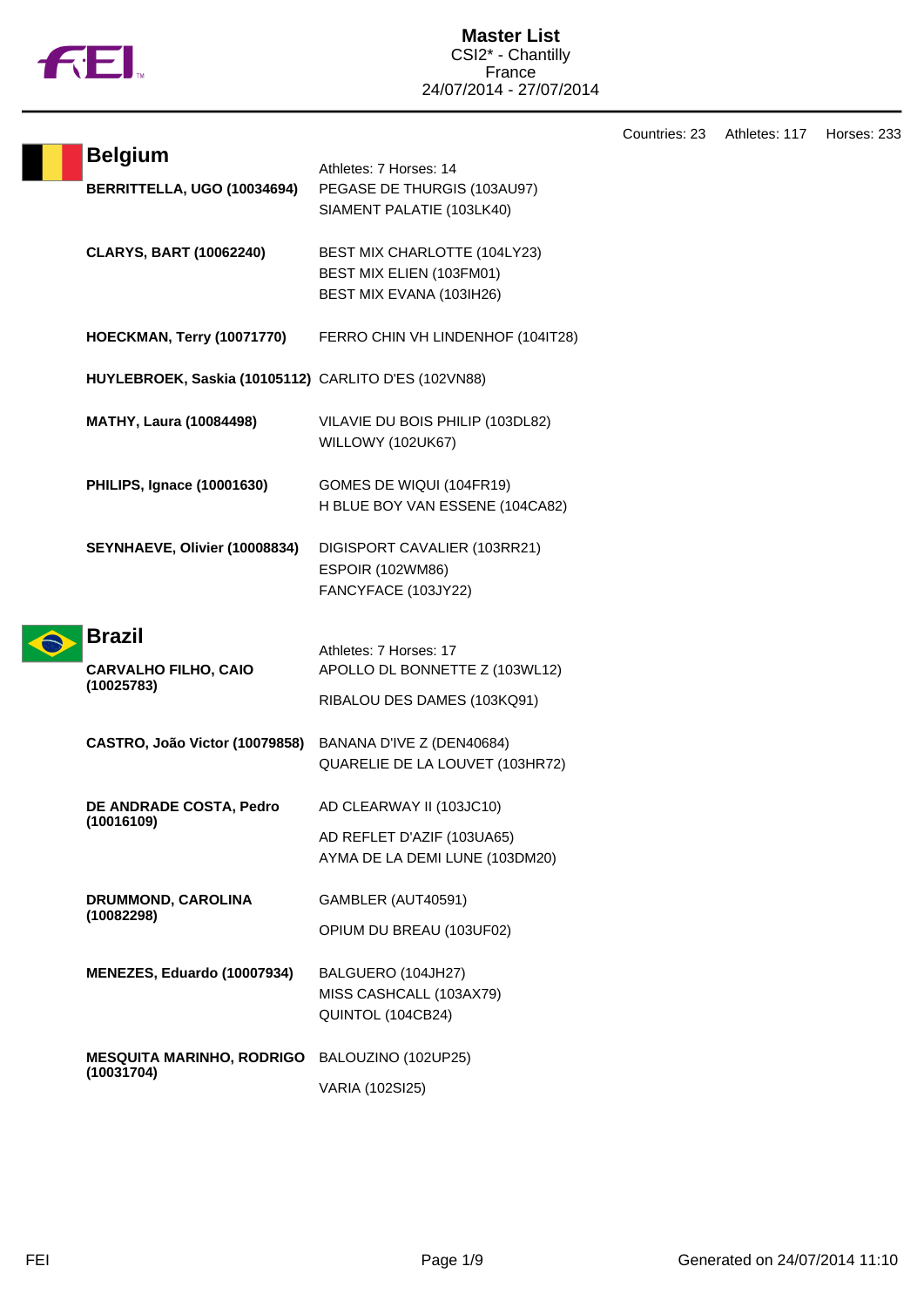| <b>TREI.</b>                                          | <b>Master List</b><br>CSI2* - Chantilly<br>France<br>24/07/2014 - 27/07/2014      |  |
|-------------------------------------------------------|-----------------------------------------------------------------------------------|--|
| <b>MODOLO ZANOTELLI, Marcel</b><br>(10100286)         | DIORA DE GOEDEREEDE (102NY18)                                                     |  |
|                                                       | GRANNY DE GOEDEREEDE (103LI12)<br>HERITAGE DE GOEDEREEDE (103LI15)                |  |
| <b>Canada</b>                                         | Athlete: 1 Horses: 3                                                              |  |
| <b>CHAD, BRETTON (10058929)</b>                       | CORNISHMAN (104JS48)<br>THE PUGILIST (103GR25)<br>ZEDDAM (102UR93)                |  |
| <b>Chile</b>                                          | Athletes: 2 Horses: 3                                                             |  |
| CARRASCO, Rodrigo (10000544)                          | BARDINE (GER42241)                                                                |  |
| <b>IMSCHENETZKY, Nicolas</b>                          | CHARLIE K (102RY00)                                                               |  |
| (10097162)                                            | PEGASE DE TALMA (102VL22)                                                         |  |
| <b>Czech Republic</b>                                 | Athlete: 1 Horses: 2                                                              |  |
| TURKOVA, Dominika (10029975)                          | COSIMA 208 (102XF05)<br>RACORD 2 (GER44842)                                       |  |
| <b>Dominican Republic</b><br><b>ARTURO (10063870)</b> | Athlete: 1 Horse: 1<br>PELLERANO HEINSEN, ROGELIO PRECIEUSE PLATIERE (102XW98)    |  |
| <b>France</b>                                         | Athletes: 60 Horses: 115                                                          |  |
| <b>ANGOT, Eugenie (10001248)</b>                      | AAGJE VAN HET CAUTERHOF (103HA12)<br>TESCARI'JAC (103ZT05)                        |  |
| <b>ARPAGAUS, Sarah (10006958)</b>                     | SIGNEE LULU (103XU96)<br>SINGING IN THE RAIN (103XU95)                            |  |
| <b>BALLEUX, Vincent (10006970)</b>                    | SARABANDE DE TERLONG (104LL82)<br>SETH DE ROTES (104LG36)                         |  |
| BATILLAT, Guillaume (10008823)                        | CAROLUS Z (BEL42069)<br>COME AS YOU ARE (103YG48)<br>QUERIDA DE L EPINE (102WC17) |  |
| <b>BENCHIMOL BROT, Vera</b><br>(10003026)             | COCALERO (103AB15)                                                                |  |
| BOILEVIN, FREDERIC (10076929) REIKI DU VENT (104LJ32) |                                                                                   |  |
| <b>BOIVIN, Xavier (10022483)</b>                      | MELFOS DE SURY (FRA43169)                                                         |  |
| <b>BOSETTI, AGATHE (10069272)</b>                     | BRAZIL M (BEL42548)                                                               |  |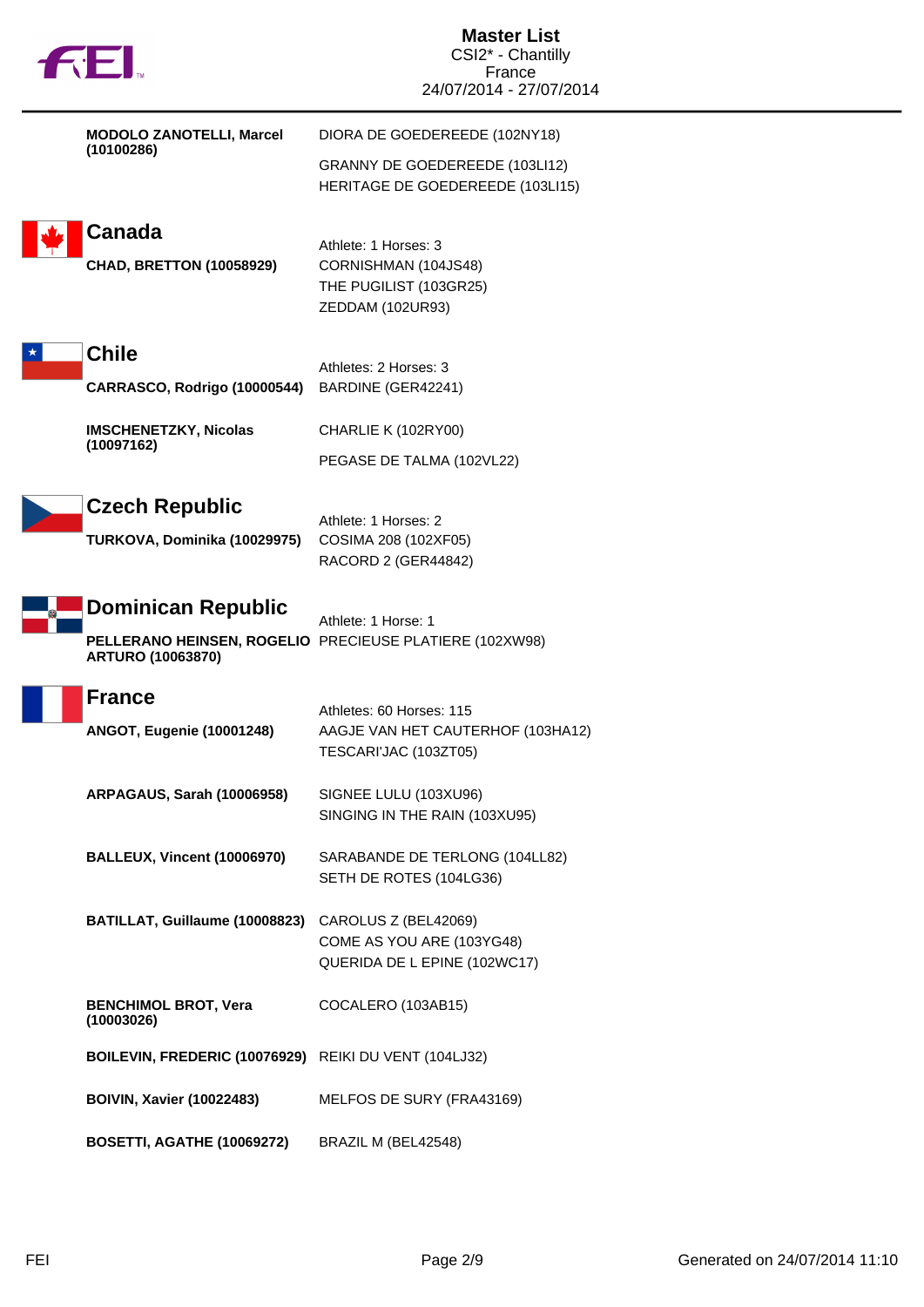

## **Master List** CSI2\* - Chantilly France 24/07/2014 - 27/07/2014

| BOST, Kim (10022492)                                     | <b>CARUNO (104DY78)</b><br>SHANDOR DU MAUGREY (103ZJ06)                                                                     |
|----------------------------------------------------------|-----------------------------------------------------------------------------------------------------------------------------|
| <b>BOST, Margaux (10022493)</b>                          | AS DE PAPIGNIES (103MQ05)<br>DELVAUX DE MUZE (102YD85)                                                                      |
| <b>BOST, Nicolas (10022494)</b>                          | QUARTZ DE LA LANDE (102UW36)                                                                                                |
| <b>BREUL, Hugo (10022524)</b>                            | REVE DES RUETTES (104BU50)<br>STARDAM (103PN95)                                                                             |
| <b>BREUL, Robert (10002634)</b>                          | ARSOUILLE DU SEIGNEUR (103QT32)<br>QODY DE ST AUBERT (102VJ40)                                                              |
| COUPERIE, Baptiste (10022640)                            | PISTOYA (102NC31)<br>QOATAO DE L'ISLE (103JX49)                                                                             |
|                                                          | DE COLIGNY, Geoffroy (10032855) ATINA DE RAVALINGHIEN (104AI91)<br>QAID LOUVIERE (103GC21)<br>RAIMONDO DU PLESSIS (103QK27) |
| DELMOTTE, Nicolas (10002377)                             | DARMANI VAN T HEIKE (102MF31)<br>PARLAMEME (FRA47254)<br>SHAMAN DU YAM'S (103JM89)                                          |
| DOBREMEZ, Tanguy (10067593)                              | PSYCHE DE VIRTON (102WL97)                                                                                                  |
| ESCANDE, Christophe (10000985) RANYA DE ROY (103MT46)    | SIRENE DE LA MOTTE (103RA62)                                                                                                |
| <b>ETTORI, KELLY (10029034)</b>                          | QUOVADISS (103CP20)                                                                                                         |
| <b>FONTANELLE, ALEXANDRE</b><br>(10035861)               | ROSETTE DU VIVIER (103LY40)                                                                                                 |
| FOUTRIER, Guillaume (10012188) BJORN H (103UX54)         | QUESTER DE VIRTON (102WL96)<br>SEIGNEUR MONTAGNAR (103VQ17)                                                                 |
| FRANCART, Alexandra (10000635) NAIADE DUNOISE (FRA44238) | SASSICAIA (103XW45)                                                                                                         |
| GASTALDI, Charlotte (10014952)                           | ROLF DES GREZ (103FP60)<br>SIMBA D'HOOGPOORT (BE) (FRA47172)                                                                |
| <b>GEORGE, Emeric (10006436)</b>                         | ROCCO SOCCO (103FU63)                                                                                                       |
| <b>GIRAUD, Flore (10081150)</b>                          | OMBRE DES BRUYERES (102NP35)                                                                                                |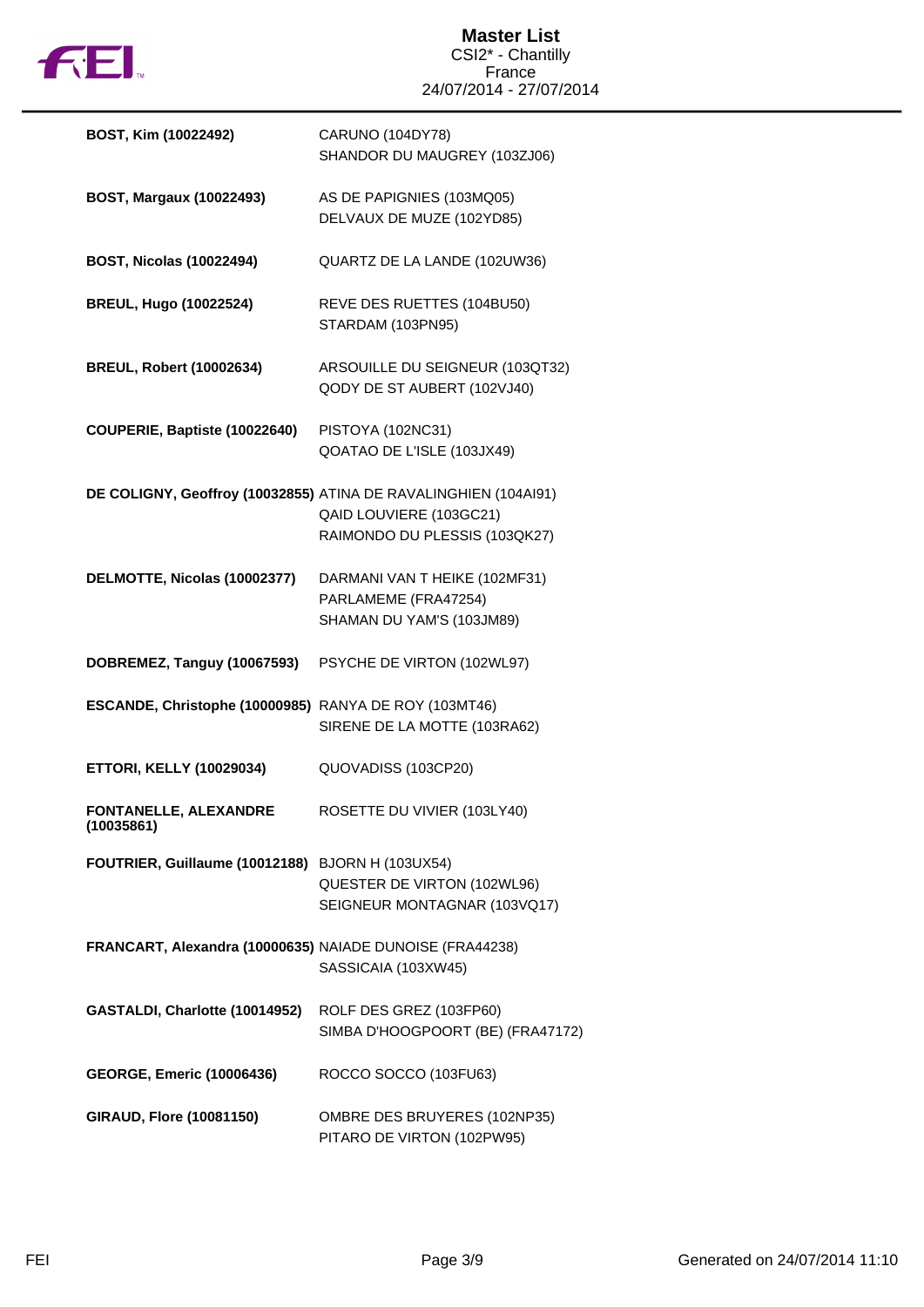

| <b>GOLLIOT, BENJAMIN (10056336)</b> | HIS BLACK DIAMOND VT ARKE (104ED95)<br>QUICK FELLOW (103RR71)                                          |
|-------------------------------------|--------------------------------------------------------------------------------------------------------|
| GONIN, Julien (10016434)            | ARSENE LUPIN 2 (103CG48)<br>ROLEX DU LAVOIR (103GL76)<br>SOLEIL DE CORNU CH (103RU89)                  |
| GUIMBAL, PATRICK (10028583)         | BALISSIMO (HUN40663)<br>CENTO STAR (103BJ21)<br>ROXANA DU MADRAS (103ON13)                             |
| HEAD, VICTORIA (10061898)           | QUINA DE COSNIERE (102VN72)                                                                            |
| <b>HUREL, Cedric (10022937)</b>     | PACHA DE PREUILLY (FRA47266)<br>PAOLA DU TERROIR (102RB57)<br>ROYAL DESTINEE (103IF68)                 |
| <b>HUREL, Jerome (10001741)</b>     | E LABA VAN DE VINUSAKKER (103EH90)<br>QUALIPSO DES BOIS (102XW58)<br>VERSAILLES DE LIBERSART (103GU50) |
| JOUANNETEAU, Olivier<br>(10002430)  | SARDERO VILLERS (103XU52)                                                                              |
| JOUANNETEAU, Pauline<br>(10006947)  | PLUSJELEME (102UM84)                                                                                   |
|                                     | SI CA M'CHANTE (103YC47)                                                                               |
| LAGRANGE, Frederic (10011771)       | ORLANDO DES ISLES (102RN12)                                                                            |
| LAMBERT, Thomas (10006968)          | SOIR DE NOCES (103XZ74)<br>TACTIC DU MARQUET (104ID18)<br>TYCOON D'ARGENCES (104HM78)                  |
| LAPERTOT, Walter (10003066)         | AMELIE 62 (102US40)<br>CLARK GABLE 3 (GER46323)                                                        |
| LAZARE, Philippe (10002542)         | RIVAGE DE POILLEY (103AU90)<br>SALTO DE SAM (104DC68)                                                  |
| LEDERMANN, Alexandra<br>(10000637)  | QUIET LOVE (103AO61)                                                                                   |
|                                     | REQUIEM DE TALMA (103IK24)<br>TIBET (104LA97)                                                          |
| LERICHE, Alexandre (10009943)       | DOMINO VAN DE HERMITAGE (103BS49)<br>SKIPPER DU MOULINET (103NG57)                                     |
| <b>LESAGE, Elise (10006919)</b>     | QUINA DE LOISNE (103GO52)<br>RETINA DU VILPION (103PA99)                                               |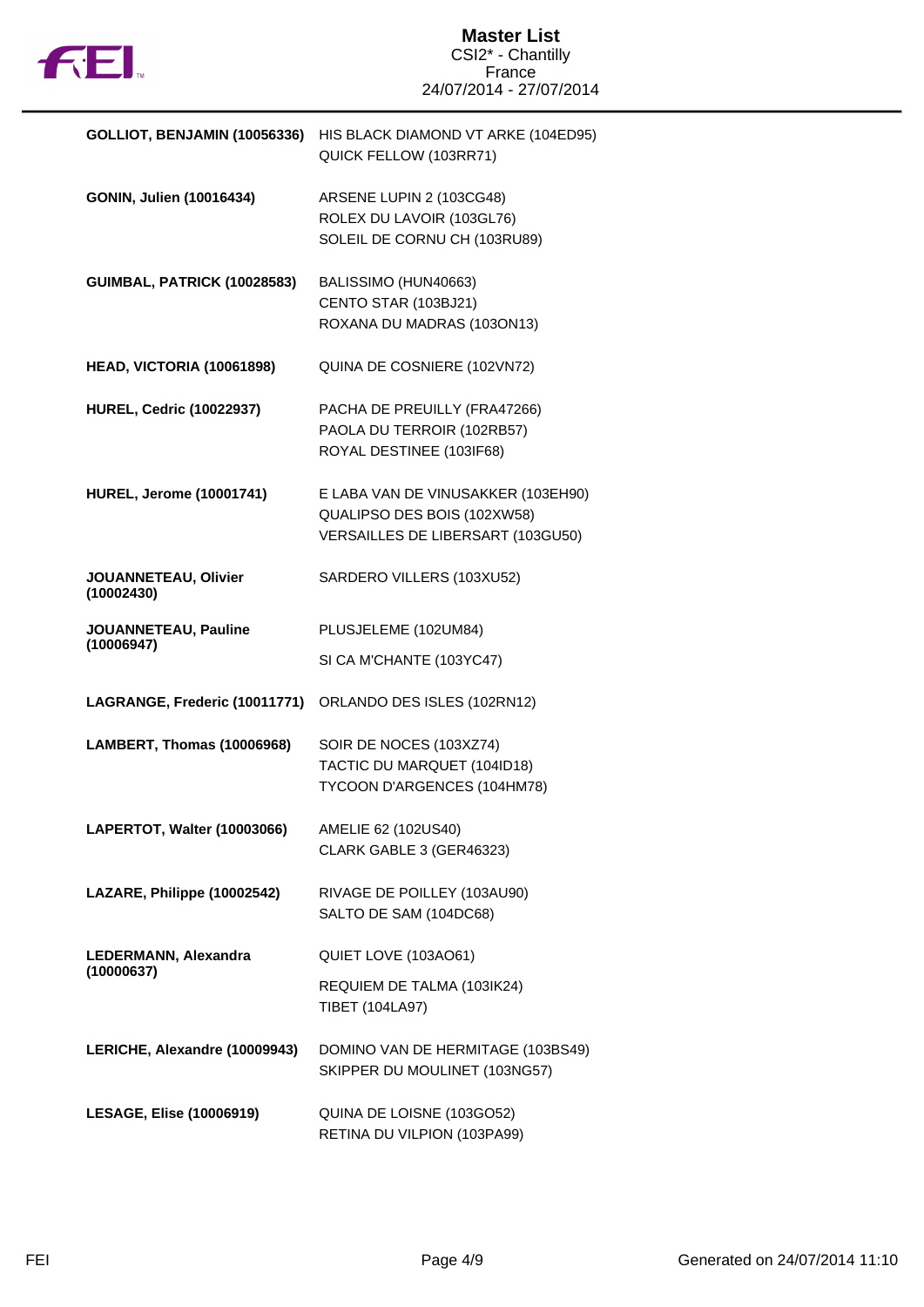

| <b>MARTIN, MAELLE (10068294)</b>             | <b>REPLAY (103ME45)</b><br>SAKANN (103VV16)                                                     |
|----------------------------------------------|-------------------------------------------------------------------------------------------------|
| NAVET, Jerome (10008377)                     | CARAMBA DU RUISSEAU Z (103XT99)<br>GIVENCHY DU WERFAT (103EY36)<br>PRESTIGE DE LANNAY (102OF20) |
| PAILLOT, Alexandra (10006910)                | APHRODITE (103UV57)<br>QUITO 35 (103BJ86)                                                       |
| PAILLOT, Nicolas (10011560)                  | SABINE DES IBIS (104JN01)                                                                       |
| PEIL, Aurelien (10023202)                    | EVORY VAN HET HEK (103KP62)<br>PHAIROUGE DE SICLOCLE (103ZI33)                                  |
| PENINQUE GUILBERT, Raphaele<br>(10087416)    | LATINA 211 (103VK94)                                                                            |
|                                              | SAMARA DE MAZURE (104JO40)                                                                      |
| PETITJEAN, BENOIT (10077453)                 | LADY GAGA (103HU58)<br>RAFAL DES PEUPLIERS (103GW10)                                            |
| <b>POSTILLON, Lara (10020024)</b>            | PIMM'S DU COTY (102TC61)<br><b>WOMAN (103FP10)</b>                                              |
| <b>REZNIKOFF, MARIE AGATHE</b><br>(10062990) | CATCH MY HEART OAKLOR (104LJ31)                                                                 |
|                                              | NEVADA DES BRUMES (102TR10)<br>SEVEN MOON'S LION (103WZ69)                                      |
| <b>RIGAUT, Syndie (10017117)</b>             | SHANGRI LA (103MR70)                                                                            |
| <b>ROHMER, Valerie (10009826)</b>            | PERSEVERANCE CHOISIE (102ZE00)<br>ROBIN KANNAN (103UC13)                                        |
| ROUCH, Geraldine (10019526)                  | GOLDIKA VH DINGESHOF (103UH14)<br>SCANDALE D'IVRAIE (103VO78)                                   |
| ROUSSEL, Florine (10048597)                  | OCLAY DES ETISSES (102RN79)<br>ROONY DE BAS (103RZ17)                                           |
| SERIGNAC, Georges (10001418)                 | SOLUTION DE NORMANDIE (103QW75)                                                                 |
| <b>TARLE, Laurie (10074063)</b>              | ROCKY DU TEMPLE (103CX50)                                                                       |
| <b>TAVERNE, Ninon (10002403)</b>             | QUELLEDAME D'EN HAUT (103BC86)                                                                  |
| THARREAU, Olivier (10002435)                 | CAP VERT (103GI47)<br>URIEL DEL PIERIRE (1020057)                                               |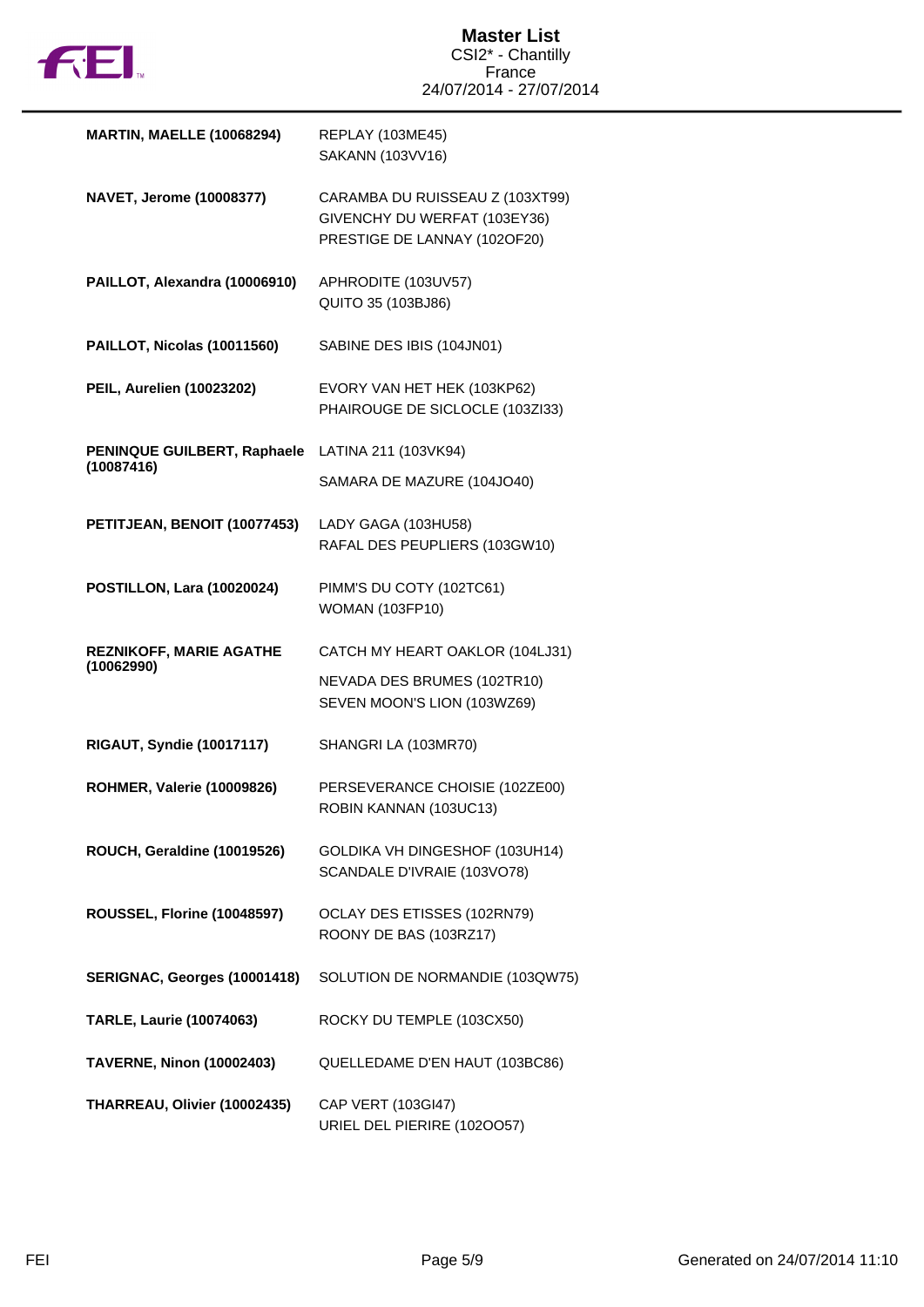| FIEI.                 |                                                       | <b>Master List</b><br>CSI2* - Chantilly<br>France                                                                   |
|-----------------------|-------------------------------------------------------|---------------------------------------------------------------------------------------------------------------------|
|                       |                                                       | 24/07/2014 - 27/07/2014                                                                                             |
|                       | VAAST, Eric (10023403)                                | RIAMS DE LA LONDE (103KS33)                                                                                         |
|                       | <b>VAN COLEN, AXEL (10061246)</b>                     | COCO RICO (103UE74)<br>RAINBOW DU LANDEL (103EK18)<br><b>UNO Z (104DS39)</b>                                        |
|                       | WITTMER, Pascale (10008356)                           | CHEETAH 6 (103AK71)<br>POMONA (102NF80)                                                                             |
| Germany<br>(10071374) | <b>SCHROEDER, Christoph</b>                           | Athlete: 1 Horses: 2<br>CATUNGEE (104EJ98)<br>RMF VIVA COLOMBIA (103ZP28)                                           |
| SIZ Great Britain     |                                                       | Athletes: 3 Horses: 8                                                                                               |
|                       | <b>HIGGIN, Skye (10054322)</b>                        | ARESSE M (103ZC57)<br>FULL MONTY (103GZ07)                                                                          |
|                       | <b>LUCKETT, Geoff (10001412)</b>                      | CANANT (104FS37)<br>CASH POINT (104FQ54)<br>CONSTANT II (103SL99)                                                   |
|                       | <b>SKELTON, Nick (10011457)</b>                       | ARISTIO (103KY36)<br>CAROLINA 31 (103NV92)<br>REVE DE BACON (103DN11)                                               |
| <b>Israel</b>         | GOLDSTEIN, Danielle (10010654)                        | Athlete: 1 Horses: 2<br>BOLEYBAWN PERFECTION (103HC63)<br>CARISMA (SWE40331)                                        |
| <b>Italy</b>          | <b>BORGIA, Pietro (10025432)</b>                      | Athlete: 1 Horses: 3<br>SASHA DEI BASINI (104FE96)<br>SIR DE LA GRANDIERE (103XA12)<br>STECHER DEI BASINI (104FE98) |
| <b>Mexico</b>         | <b>MADERO BLASQUEZ, PATRICIO</b><br>MIGUEL (10097897) | Athlete: 1 Horses: 2<br>EDELBERT VAN DE MEERSE (103IT45)<br>FERREO VAN 'T HEIKE (103ZR44)                           |
| <b>Morocco</b>        | BENKHRABA, LEINA (10091915)                           | Athletes: 4 Horses: 6<br>ORCCHIS COURCELLE (102QH31)<br>QUOMEDIEN DE PLEVILLE (103TW27)                             |
| (10055355)            | <b>BENNANI SMIRES, ABDESLAM</b>                       | NEW MAN ROUGE (FRA45738)                                                                                            |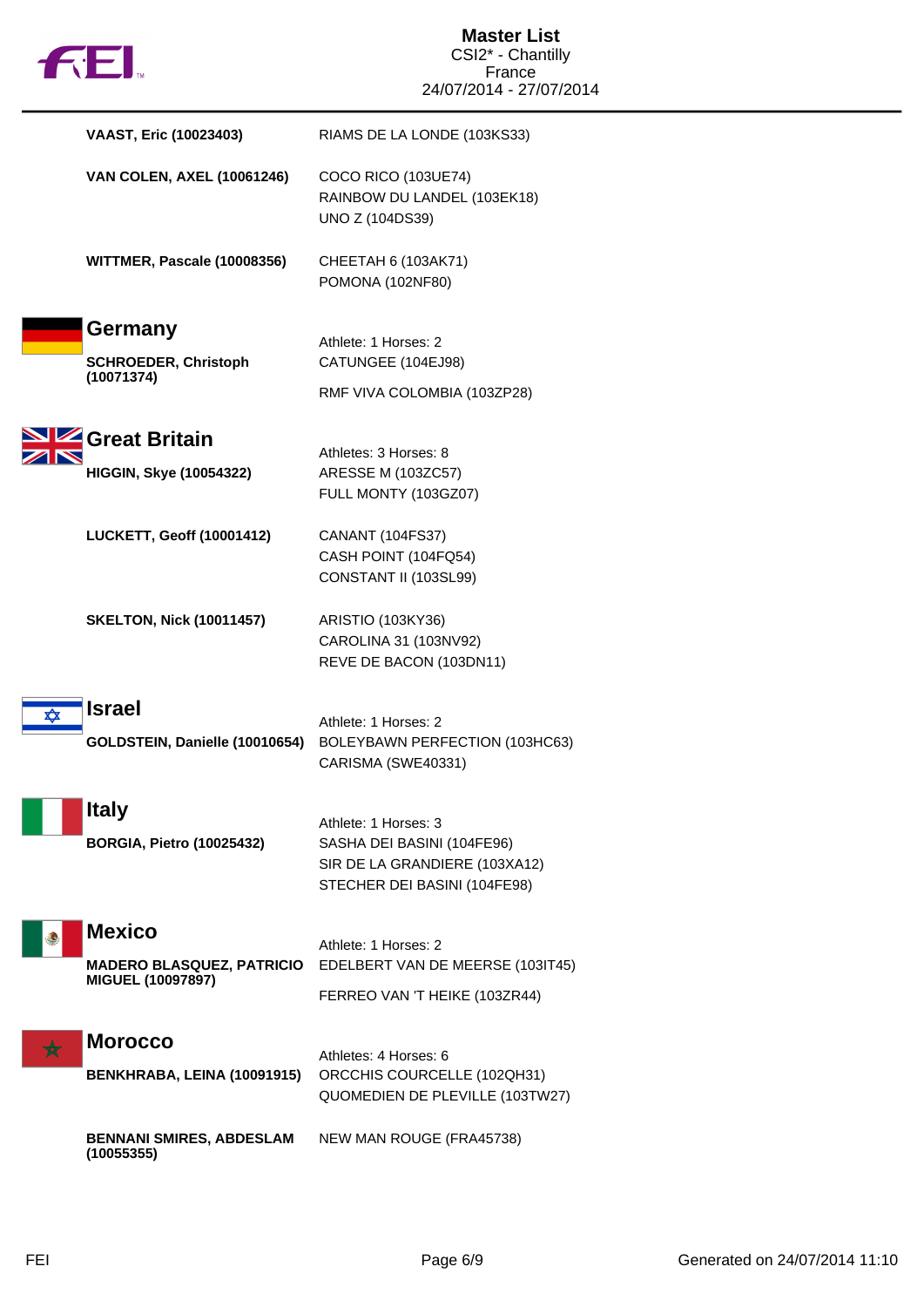| <b>Master List</b><br>CSI2* - Chantilly            |                                                              |  |
|----------------------------------------------------|--------------------------------------------------------------|--|
| fill.                                              | France                                                       |  |
|                                                    | 24/07/2014 - 27/07/2014                                      |  |
| JABRI, Hassan (10005903)                           | LOXY DE LA RESELLE CH (SUI40262)                             |  |
|                                                    | ONDEO DE PILIERE (FRA45388)                                  |  |
| <b>MAAMAR, ABDELKADER</b>                          | MISS MAROC TELECOM EX WANNAHAV (MAR40061)                    |  |
| (10045915)                                         |                                                              |  |
| <b>Netherlands</b>                                 |                                                              |  |
| <b>CARIS, Nicole (10031511)</b>                    | Athletes: 2 Horses: 4<br>APG BOCCELIE (103UB51)              |  |
|                                                    | BLEU LADY (103TO44)                                          |  |
| RIKKERT, Kirsten (10037520)                        | SORRENTO (NED08133)                                          |  |
|                                                    | <b>WINDE R.A.G. (NED42534)</b>                               |  |
|                                                    |                                                              |  |
| <b>Peru</b>                                        | Athlete: 1 Horses: 2                                         |  |
| <b>BATTILANA, Alessandra</b><br>(10083928)         | OR DE LA CHARBONIERE (GER46295)                              |  |
|                                                    | WYLYE CRUISE (GBR43248)                                      |  |
| <b>Portugal</b>                                    |                                                              |  |
|                                                    | Athletes: 2 Horses: 3                                        |  |
| GUEDES, Francisco (10007903)                       | RINTINTIN DES BLES (103AU83)<br>TOPAZE DU BARQUET (103ZO77)  |  |
|                                                    |                                                              |  |
| ROMAO, Duarte (10013379)                           | TARZAN D'IVRAIE (104CG49)                                    |  |
| Qatar                                              |                                                              |  |
| AL MARRI, ABDUL RAHMAN                             | Athletes: 2 Horses: 3<br>FRESH DIRECT THE TOYMAKER (103OX92) |  |
| <b>MOHAMMED M A (10038586)</b>                     |                                                              |  |
| ALQAHTANI, Awad (10024157)                         | SANTOS (NED40787)                                            |  |
|                                                    | SJOEKE (SWE05011)                                            |  |
| <b>Russian Federation</b>                          |                                                              |  |
|                                                    | Athlete: 1 Horses: 2                                         |  |
| DMITRIEVA, Anna (10013369)                         | COOL MAN 3 (103QU38)<br>VIVALDI D (102TP85)                  |  |
|                                                    |                                                              |  |
| <b>Spain</b>                                       | Athletes: 2 Horses: 4                                        |  |
| JIMENEZ-CARMONA GONZALEZ, RITCHIET DUCAS (103FK56) |                                                              |  |
| PALOMA (10074800)                                  |                                                              |  |
| PEREZ - BILBAO, Diego<br>(10006428)                | ARMANI DE CARMEL (104LZ09)                                   |  |
|                                                    | PHENIX ROYAL (103FY43)                                       |  |
|                                                    | ZYDOCTRO VD KAPEL (103MD35)                                  |  |
| <b>Sweden</b>                                      |                                                              |  |
|                                                    | Athlete: 1 Horses: 4                                         |  |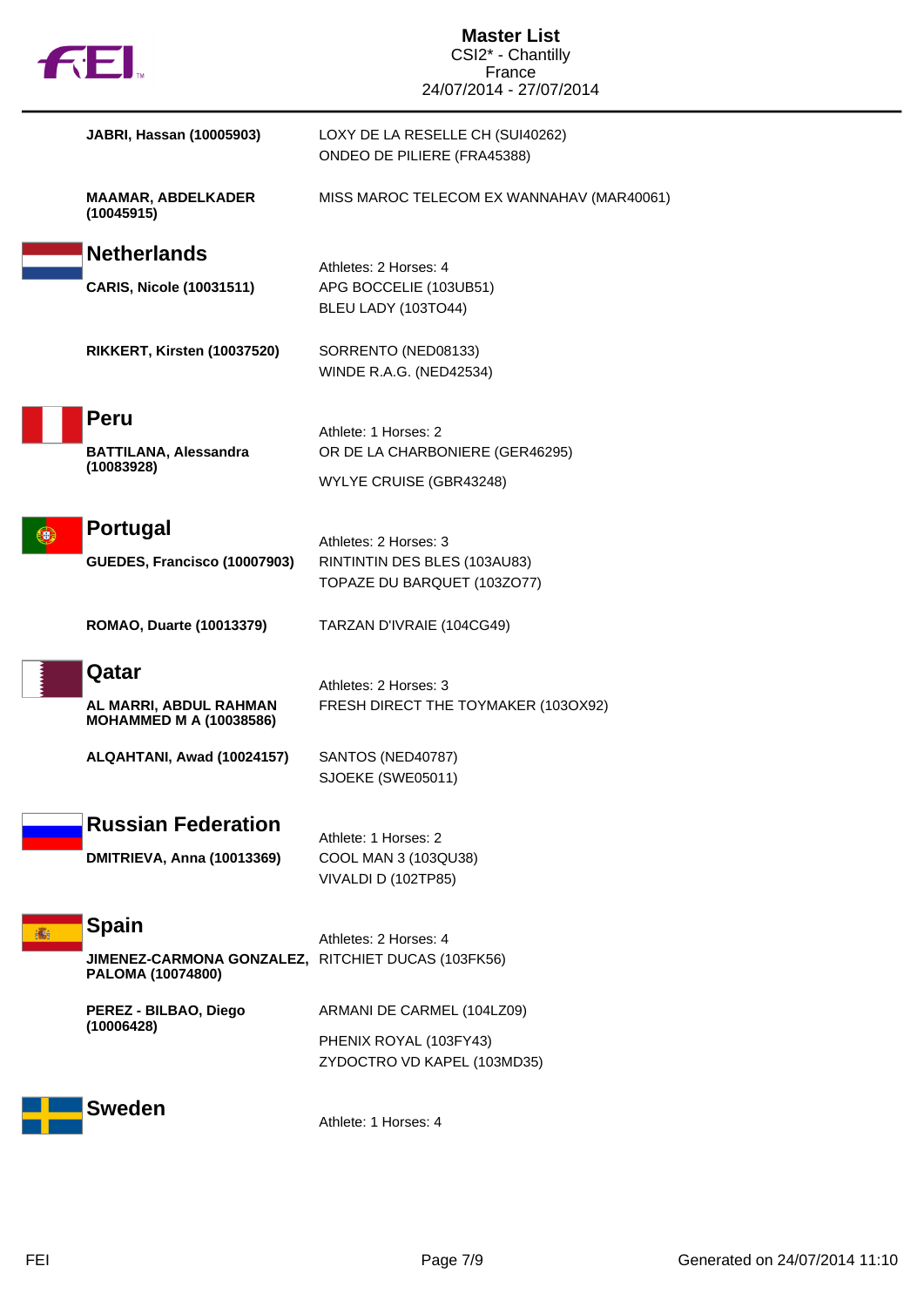| FJEI.                                                          | <b>Master List</b><br>CSI2* - Chantilly<br>France<br>24/07/2014 - 27/07/2014 |
|----------------------------------------------------------------|------------------------------------------------------------------------------|
| <b>ZETTERMANN, Alexander</b>                                   | CAFINO (SWE40848)                                                            |
| (10009577)                                                     | CASSUNTA Z (104AZ79)<br><b>FLECU (103AU75)</b><br>ZIDANE (102UQ38)           |
| <b>Switzerland</b><br>DASSIO, Morgane (10065971)               | Athletes: 3 Horses: 6<br>MASSIMINA (102MP15)<br>SATINE (103MN17)             |
| GAUDERON, Amandine (10066942) BAMBI (104BK02)                  | TINKA DE LA PIERRE Z (103DX35)                                               |
| SCHARAPAN, Marie (10080440)                                    | ABBY DU ROI (103JB23)<br>NASA DE LA BRESSE (FRA45482)                        |
| <b>Tunisia</b><br>$\odot$<br><b>OUERTANI, Selim (10105895)</b> | Athlete: 1 Horse: 1<br>PENELOPE D'AUDES (102OR76)                            |
| <b>United States of</b>                                        | Athletes: 12 Horses: 26                                                      |
| America<br><b>BERKLEY, Ken (10009100)</b>                      | ROMANCE DE KERLIVEN (103ID65)<br>RUBY (103AE72)                              |
| COLVIN, VICTORIA (10083497)                                    | CHANEL B 2 (103KU39)<br>DON JUAN (102RL23)                                   |
| <b>DOBBS, KALVIN (10059968)</b>                                | <b>BUKATO (104JQ03)</b><br>WINDE (102WX33)<br>WOODSTOCK O (102YW37)          |
| JACOBS, Charlotte (10047325)                                   | BARTANI S (103DR67)<br>KACHINA (FRA12464)                                    |
| <b>JOHNSON, Paige (10013411)</b>                               | DAKOTA (BEL42883)<br>LUKE SKYWALKER 46 (103XB94)                             |
| LEE, TANITH (10094791)                                         | CATACHI (103DE20)<br>ZIPPER (103YE53)                                        |
| MERSHAD, GABRIELA (10068430) CAPRILLI HSF (102RM23)            | SKARA GLEN'S BASEL (102MO65)                                                 |
| PATZ, ELIZABETH (10078180)                                     | CHANTAL (103HG25)<br>CLEOPATRA 194 (102UQ47)                                 |
| PESSOA, Alexa (10009006)                                       | HH LETS FLY (GER24994)<br>LEVADE 35 (102Zl21)                                |